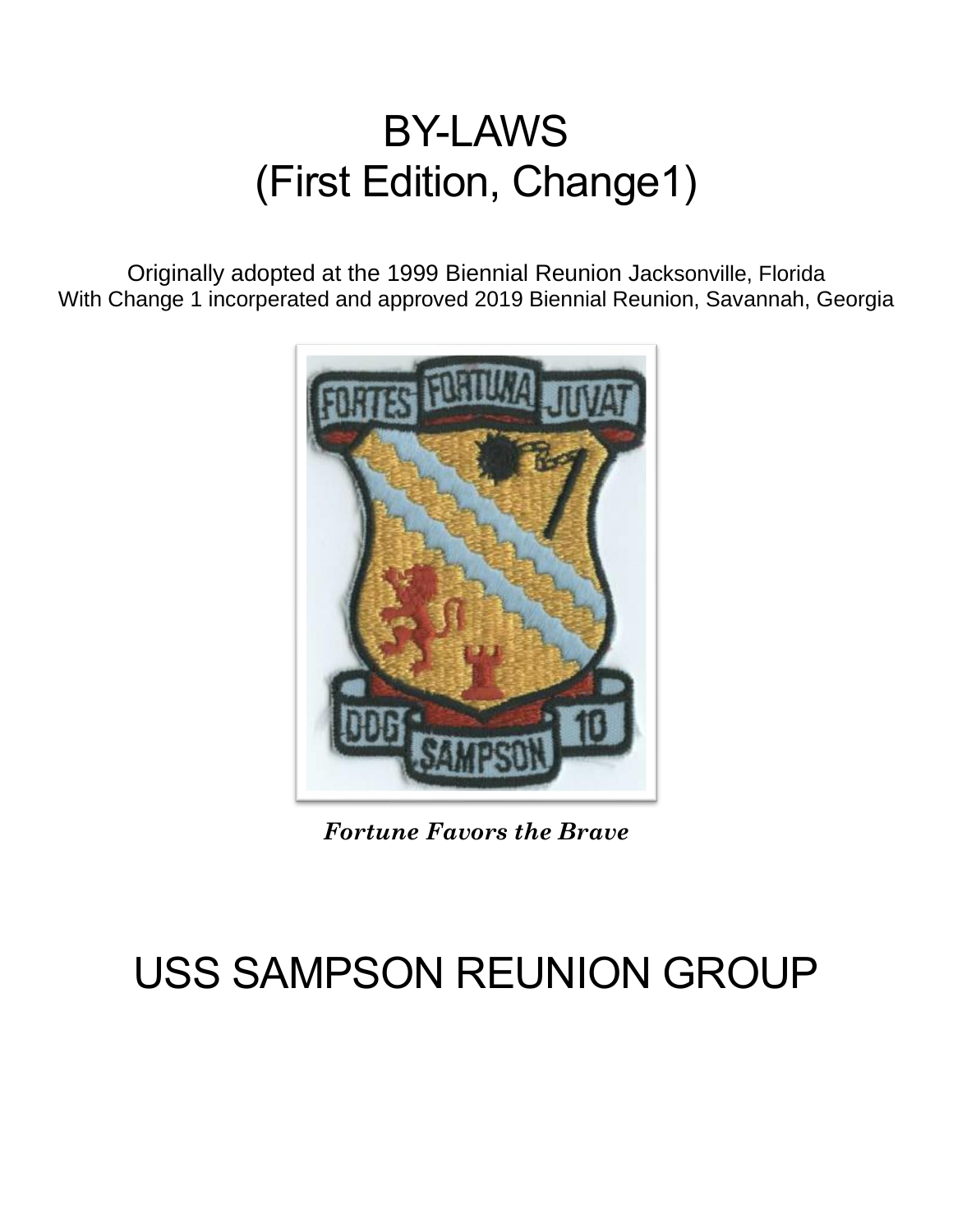NOTES:

Prepared: Donald J. Shirey 11 October 1999

Approved: Executive Board Dance R

22 October 1999

Donald &

Member

Adopted:

Number of members present 63 at business meeting 22 October 1999

First Edition, Change 1 adopted by 19 members present at business meeting dated August 17, 2019.

Executive Board Approval: <u>Change Council</u> August 17, 2019

Board Representative (President) Date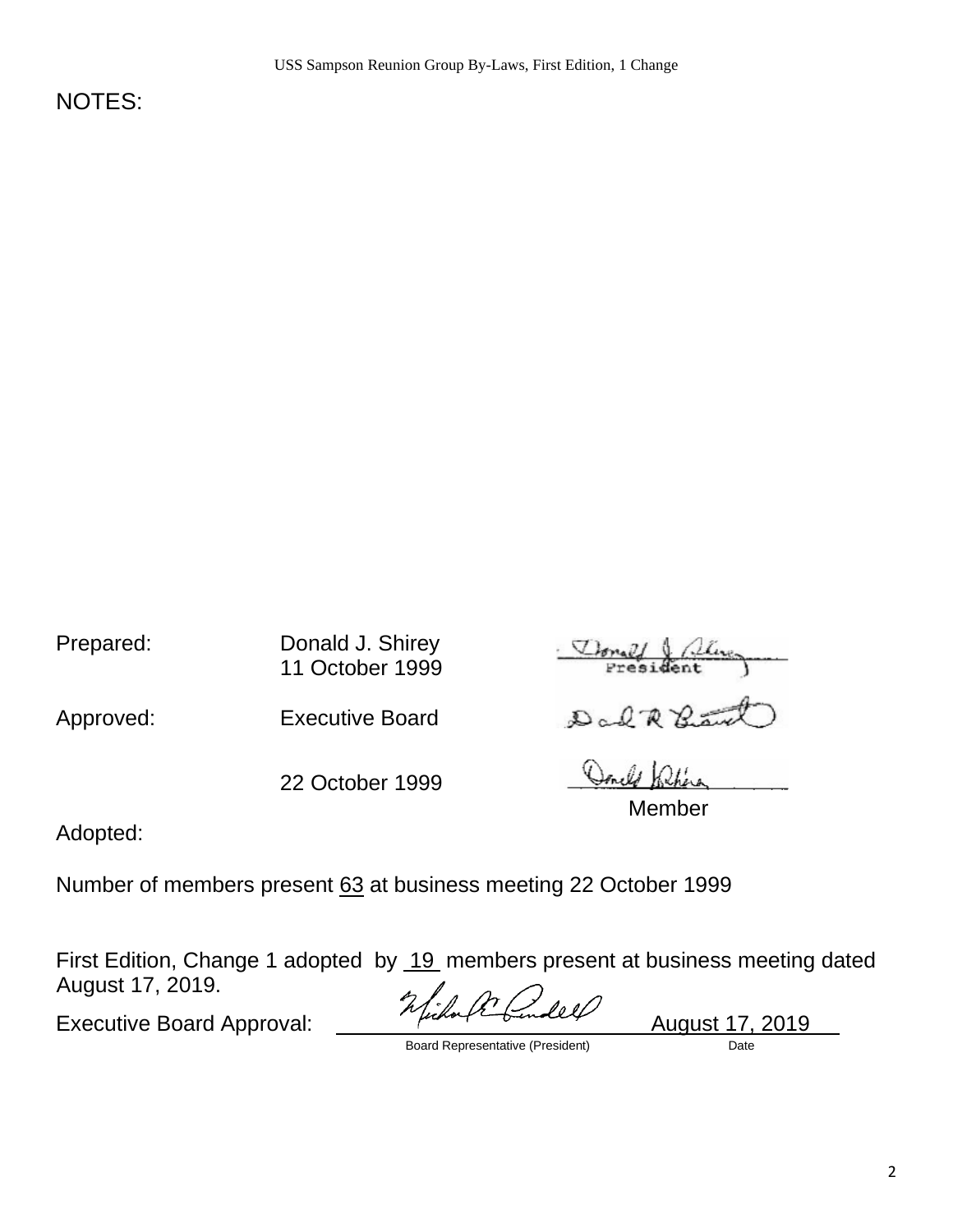## PREAMBLE

We, former crewmembers of all United States Ships named Sampson (DDG-102, DDG-10, DD-394, and DD-63) who are drawn together by the strong bonds of respect as shipmates, firmly associate ourselves together in creating the USS Sampson Reunion Group. The principles and purpose of which shall be allegiance to the United States of America and fidelity to its Constitution and Laws. To strive for peace and goodwill between nations, aid and assist veterans, their widows and orphans, regardless of race, creed or place of national origin and to preserve and strengthen comradeship among its members. To perpetuate the memory and history of all ships named Sampson and all of our deceased shipmates. To provide social and recreational activities for its members.

## ARTICLE I IDENTIFICATION

SECTION 1 Name: The name of this organization is the USS Sampson Association currently known as the USS Sampson Reunion Group, hereinafter referred to as the Reunion Group.

SECTION 2 Seal: The seal of this Reunion Group shall consist of a circular device having the crest of the USS Sampson (DDG-10) encircled by the words and figures USS Sampson Reunion Group 1916 - 1991, engraved thereon.

SECTION 3 Headquarters: The headquarters of the Reunion Group are at the home/ Office of the Secretary.

SECTION 4 Fiscal Year: The fiscal year of the Reunion Group shall be from January 1 through December 31 of each year.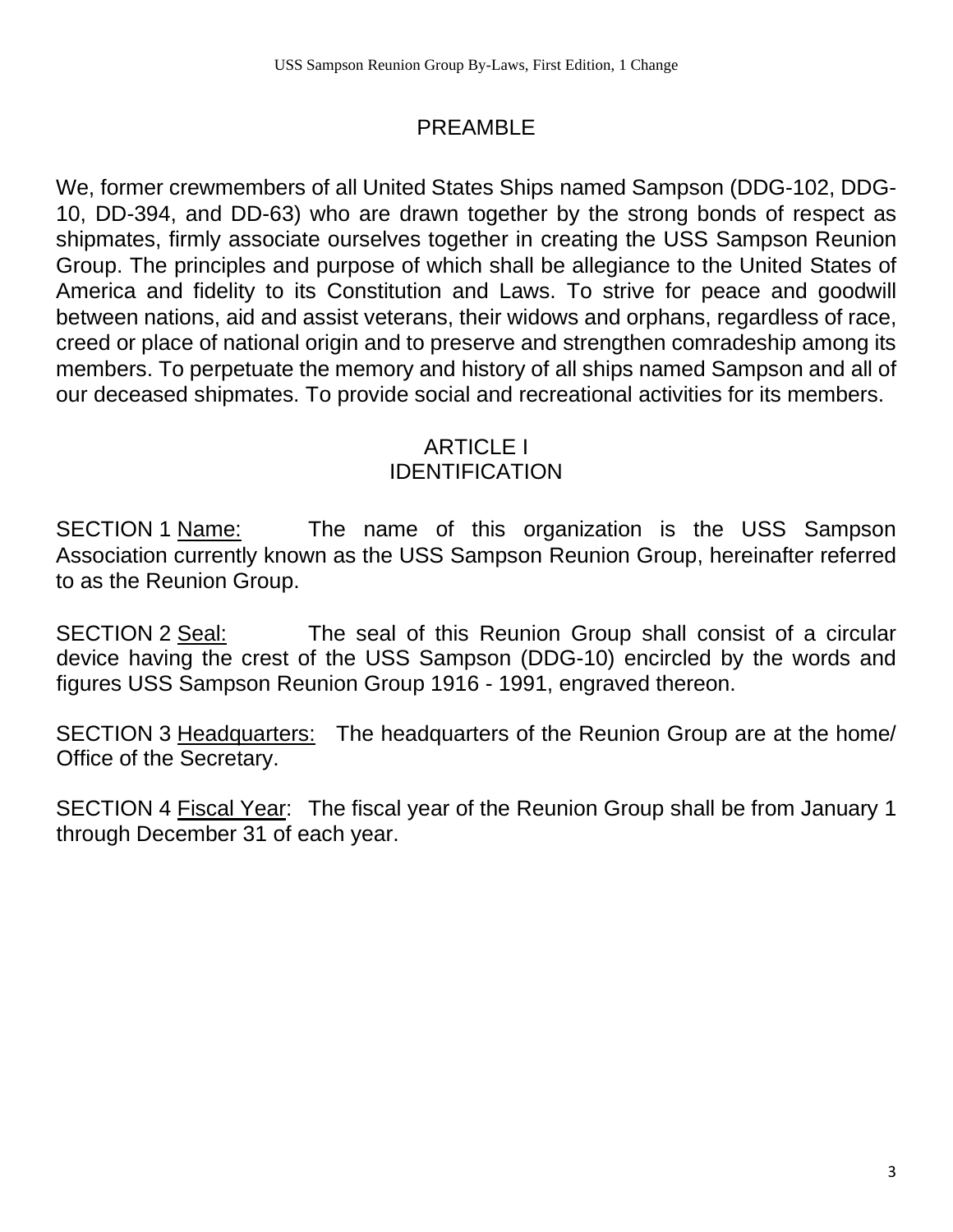# ARTICLE II **OFFICERS**

SECTION 1 Officers: The officers of the Reunion Group shall consist of a President, Vice-President, Secretary, Treasurer and such other officers and assistant officers as may be deemed necessary by the Executive Board. The same person, except the President and Spouse of the President who shall not hold office of treasurer, may hold any two or more offices. Officers need not be directors but must be Regular members of the Reunion Group in good standing. Additional offices of Membership Chairman, Reunion Chairman, Newsletter Editor, Historian, Master at Arms, Member at Large and other positions as needed, may be filled by election or appointment.

SECTION 2 Succession: Any elected officer may succeed himself in the same office, if he stands for re-election at the biennial reunion business meeting when his term expires.

SECTION 3 Vacancies: Whenever any vacancies shall occur in any office, the Executive Board shall fill the same, and, the officer so elected shall hold office until his successor is chosen and qualified.

SECTION 4 Removal: Any officer or committee member may be removed by the Executive Board whenever in its sole judgment the best interests of the Reunion Group will be served thereby, but such removal shall be without prejudice to the contracts rights, if any, of the person so removed. Election or appointment of an officer or agent shall not of itself create contract rights.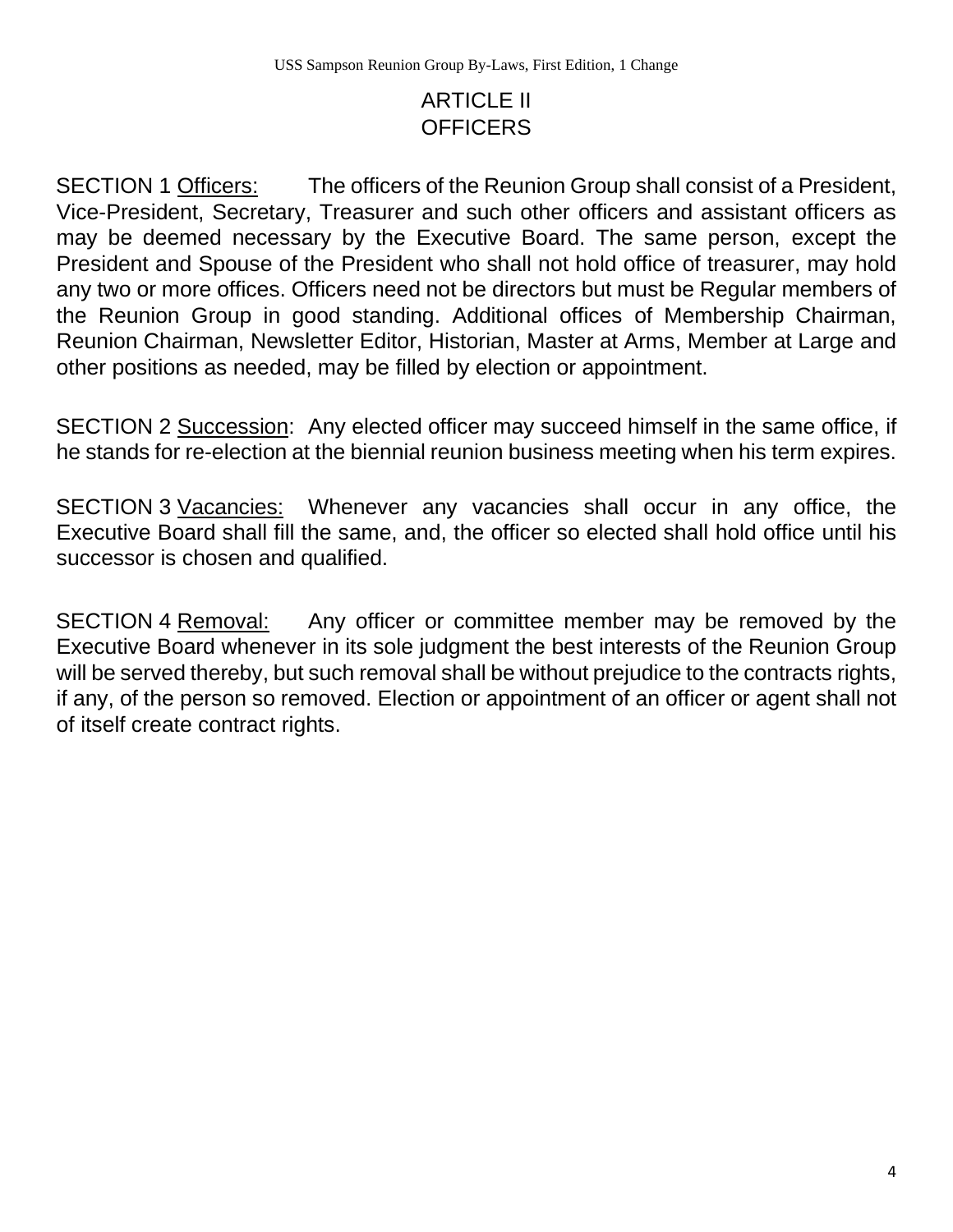#### ARTICLE III EXECUTIVE BOARD

SECTION 1 Numbers and Qualifications: The business and affairs of the Reunion Group shall be managed by an Executive Board composed of the elected officers, and appointed officers to number not less than five (5) nor more than fifteen (15), as the members of the Reunion Group shall determine from time to time. The Executive Board Members must be Regular or Life members of the Reunion Group in good standing, The President, Vice-president, Secretary, Treasurer, as well as the immediate past President of the Reunion Group shall be members of the Executive Board, ex officio. The Membership Chairman, Newsletter Editor, Member at Large or Reunion Chairman may be included to reach the minimum number for a quorum.

SECTION 2 Election and Term of Office: Members of the initial Executive Board sitting at the time of the adoption of these by-laws shall hold office until the next biennial meeting of the Reunion Group and until successors are elected and qualified. At the next biennial meeting of the Reunion Group and at each biennial meeting thereafter, the members of the Reunion Group shall elect Executive Board Members to hold office until the next succeeding biennial meeting. Each Executive Board Member shall hold office for the term for which he is elected and until his successor shall be elected and qualified unless sooner removed in accordance with the provisions of the By-Laws of the Reunion Group.

SECTION 3 Vacancies: Any vacancy occurring in the Executive Board may be filled by the affirmative vote of a majority of the remaining board members though less than a quorum of the Executive Board. A board member elected to fill a vacancy shall be elected for the unexpired term of his predecessor in office. Any board membership to be filled by reason of an increase in the number of board members may be led by the Executive Board for a term of office continuing only until the next election of Officers by members of the Reunion Group in good standing.

SECTION 4 Meetings and Notice Thereof: Meetings of the Executive Board shall be held at such place as the Board may from time to time determine. The Executive Board shall meet immediately before the biennial meeting for organizing and for the consideration of any other business that may properly be brought before the meeting. Other regular meetings of the Executive Board shall be held at such times as shall be fixed by the Board or by its Chairman. No notice of any kind for such annual meeting shall be required.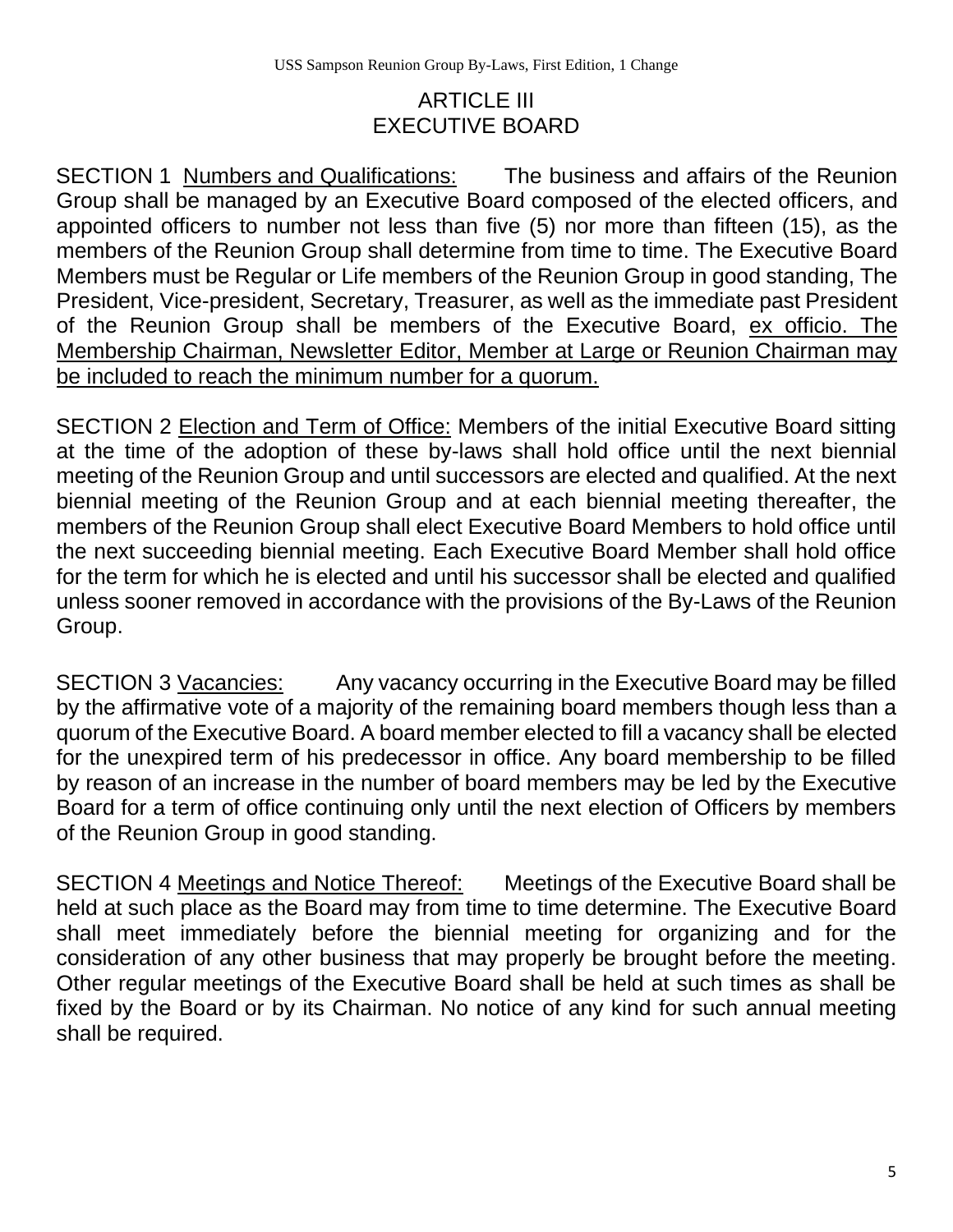Special meetings of the Executive Board shall be held at such time as shall be called by the Chairman or any three members of the Board. Notice of such meeting shall be given personally, or by telephone, telegram, letter, e-mail or facsimile transmitted no later than ten (10) days before such meeting. Notice of such meeting may be waived in writing signed by the Board member entitled to such notice whether before or after the time of such meeting and shall be equivalent to giving such notice. The notice of waiver of such meeting shall specify the purpose or purposes of such meeting. Attendance of a Board Member at such a meeting shall constitute a waiver of notice thereof, except where a Board Member attends a meeting for the express purpose of objection to the transaction of any business because the meeting is not lawfully called or convened and such board member makes his objection known, in writing upon entering the meeting.

SECTION 5 Quorum: No fewer than three (3) board members shall constitute a quorum for the transaction of business but less than a quorum may adjourn a meeting from time to time.

SECTION 6 Action by Board Members without a Meeting: Any action by the Executive Board, which may be taken at a meeting of the Board, may be taken without a meeting, if consent in writing setting forth the action so to be taken, shall be signed before or after such action by all the Board Members.

SECTION 7 Removal: Any Board Member may be removed with or without cause at any special meeting of the Reunion Group. Removal may be caused, by the affirmative vote of a majority in number of the Reunion Group present in person and entitled to vote for the election of such board member, if notice of the intention to act upon such matter shall have been given in the notice calling such meeting. If the notice calling such meeting shall go, provide the vacancy caused by such removal may be filled at such meeting by vote of a majority of members present in person and entitled to vote.

SECTION 8 Powers and Duties: The Executive Board shall have the power to elect, appoint and remove officers, employees and agents of the Reunion Group and to fix their compensation and/or reimbursements of expenses incurred in the course of doing business approved by the board. The Executive Board shall also have the power to make and execute or authorize the making and execution of all contracts, deeds, transfers, conveyances, and other instruments. To generally conduct all the business of the Reunion Group and to exercise all of its power except such as is reserved to the members of the Reunion Group by these By-Laws.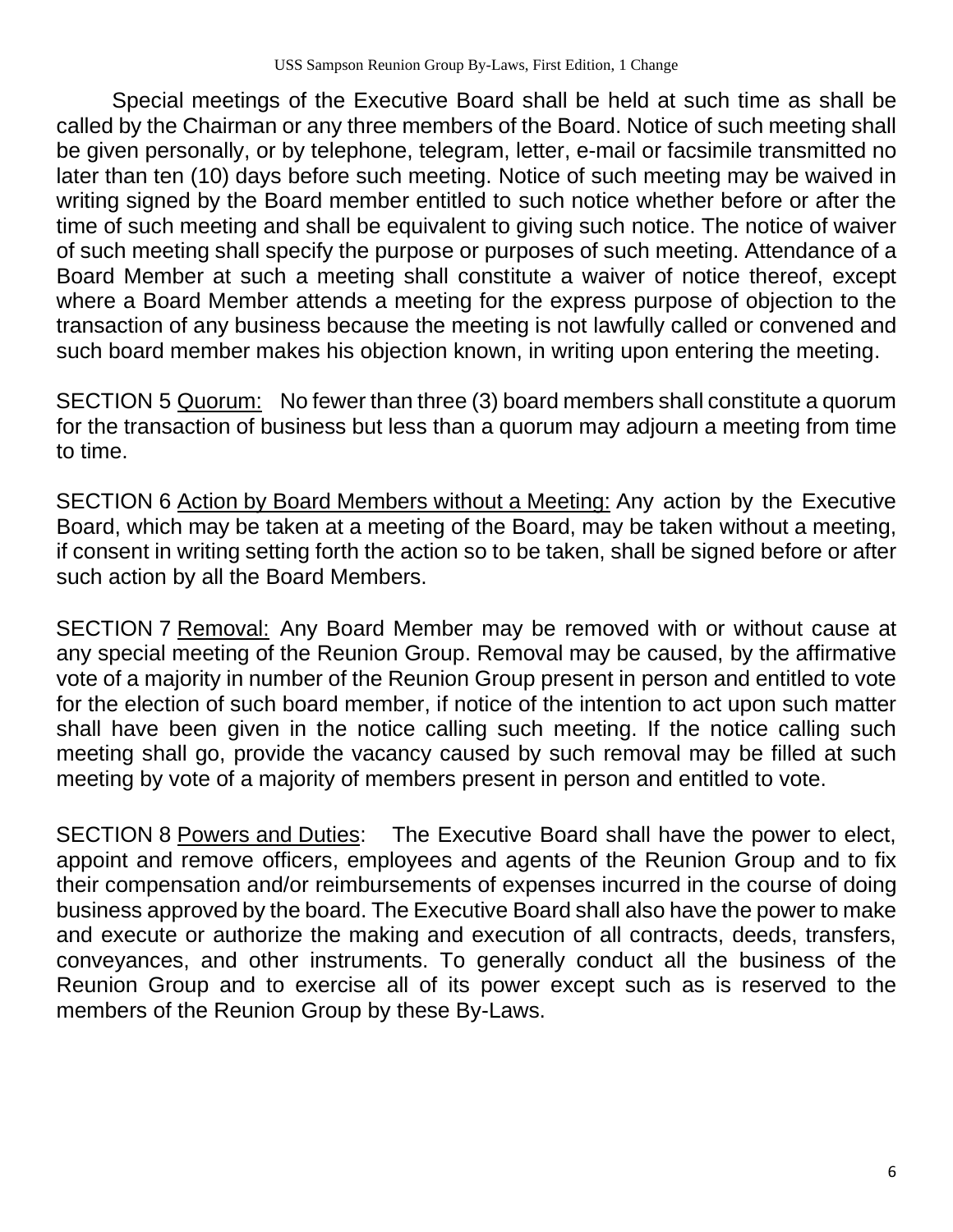#### ARTICLE IV MEMBERSHIP

SECTION 1 Classes of Membership: Membership of the Reunion Group shall consist of the following classes: Regular Members, Associate Members, Honorary Members, Inactive Members and Life Members as defined below. The Secretary shall resolve questions regarding classification of membership.

Regular Members (R) Former Officers and crewmembers of all ships named USS Sampson who desire to receive all mailings of the Reunion Group and to exercise their right to vote on Reunion Group business have paid full dues for the current fiscal biennium are Regular Members

Associate Members (A) Former Officers and crewmembers of all ships named USS Sampson who do not desire to receive the newsletter of the Reunion Group or to exercise their right to vote on Reunion Group business and have paid reduced dues for the current fiscal biennium are Associate Members.

Honorary Members (H) Spouses or families of deceased or incapacitated former Officers and crewmembers of all ships named USS Sampson who desire to receive the newsletter of the Reunion Group are Honorary Members. The Executive Board may, time to time, award honorary memberships to distinguished individuals to further the objectives of the Reunion Group. Dues are not to be levied upon this class.

Inactive Members (I) Former Officers and crewmembers of all ships named USS Sampson who do not desire to receive any mailings of the Reunion Group or to exercise their right to vote on Reunion Group business and have not paid their dues for the current fiscal biennium are Inactive Members.

Life Membership (L) is open to Regular and Associate Members who elect to pay a one-time fee based upon Regular Dues multiplied by a factor from actuarial tables based on applicant's age at time of application.

Non Member (X) is a person who served in any ship named Sampson at some time, as authenticated by muster roll, cruise book lists and other quasi-official documents. Their names shall not be included in the Crew's Roster, but will be distributed occasionally for recruiting efforts.

Deceased Member (D) will be listed separately in an Honor Roll of those shipmates of all ships named Sampson who have answered their last muster. Date of death will be inscribed along with decedents name and rate.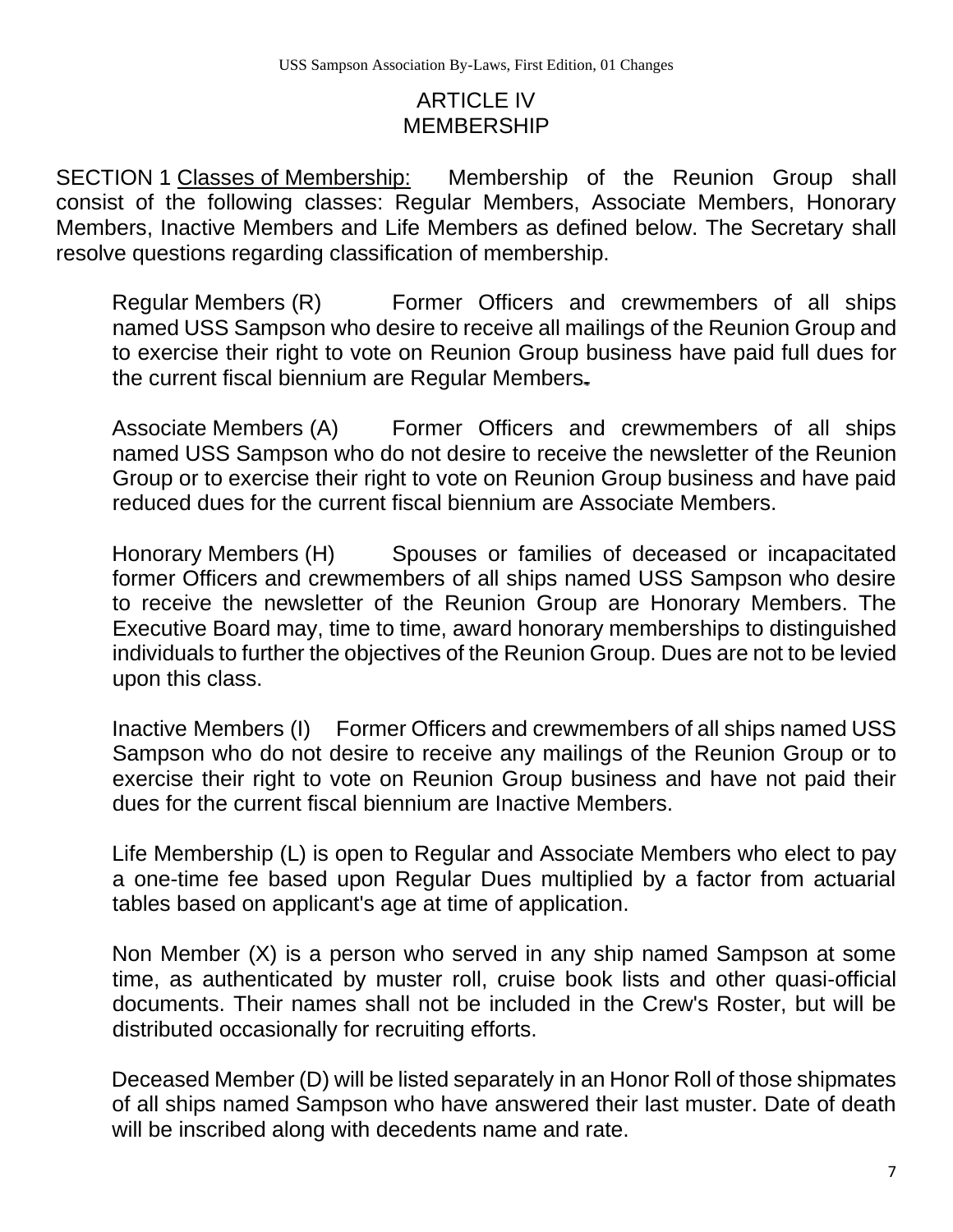SECTION 2 Benefits Membership benefits include a periodic newsletter, mailings for upcoming events, list of Reunion Group members and an E-mail contact list.

Newsletter shall be distributed annually by the Editor to a mailing list of Regular, Honorary and Life Members provided by the Secretary. The Newsletter may be distributed as a printed copy or as an attachment to an e-mail.

The Secretary shall e-mail or mail notices of meeting and other activities to Regular, Associate, Honorary and Life members.

Roster of members shall be maintained and distributed upon request by the Secretary to all Regular, Associate, and Honorary and Life members. An Honor Roll of Deceased Shipmates shall be included in the Roster to perpetuate their memory.

List of Non Members shall be maintained and occasionally distributed to Executive Board Members to promote recruiting.

List of E-mail Addresses shall be maintained and distributed by the Secretary and used to enhance communications and fellowship amongst all members. All categories of members are eligible to be included in this list.

SECTION 3 Dues The Regular dues shall be fixed by the Executive Board at the Biennial meeting based on the Treasurer's recommendations in his budget proposal. The Associate dues shall be of Regular Dues and the Life dues calculated for the next biennium. If any Regular Member or Associate Member shall have paid dues for the current or future years in which he applies for Life membership, any dues paid shall be credited toward the fee for Life Membership. There are no dues for honorary members.

SECTION 4 Voting Regular Members and Life Members, in good standing shall be entitled to vote on any questions before any meeting of the Reunion Group, or before the Reunion Group as a whole. Associate Members may not vote, but may attend all meetings of the Reunion Group and shall have the privilege of the floor.

SECTION 5 Transferable Membership Membership shall not be transferable.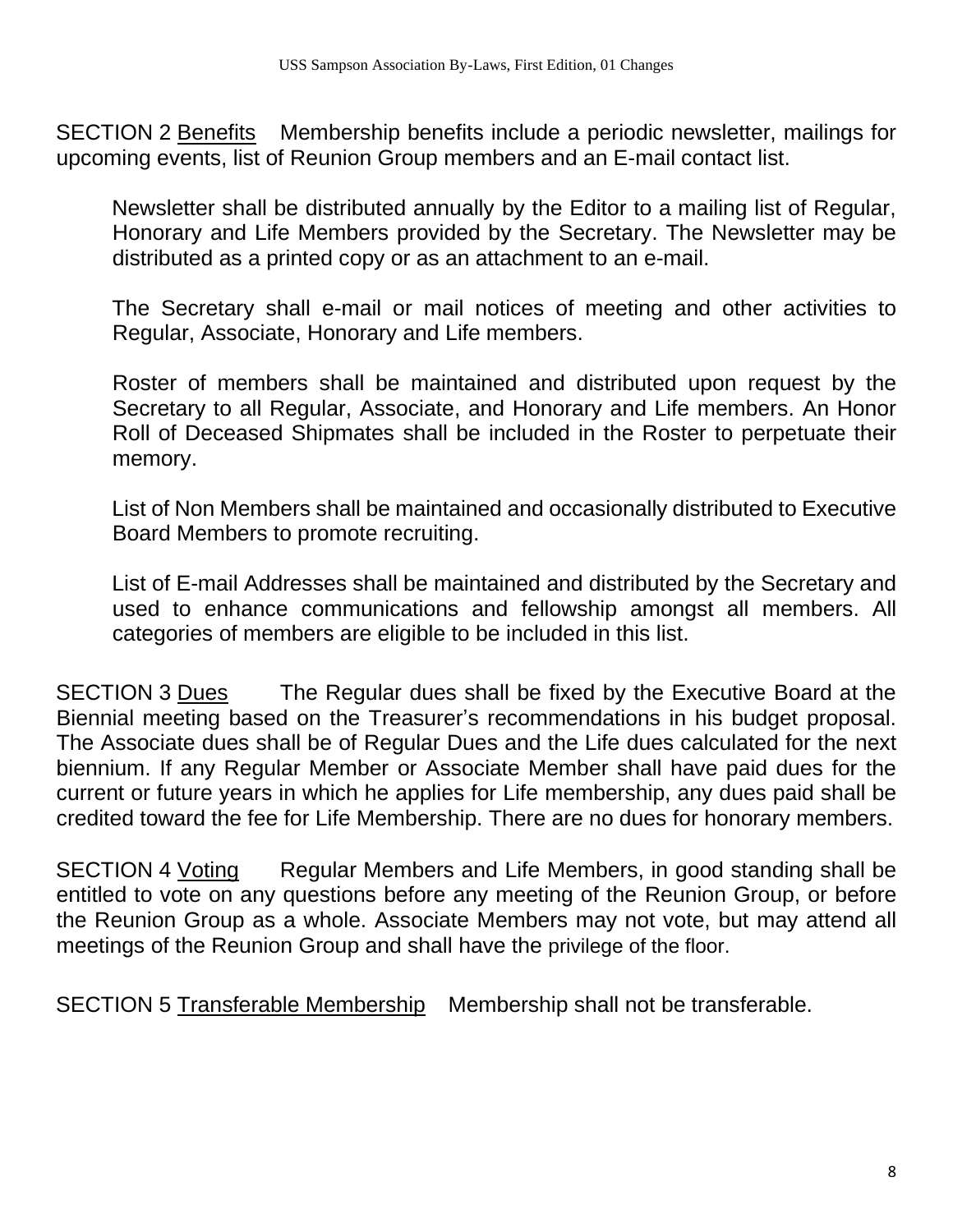SECTION 6 Responsibilities Every member shall be subject to the Reunion Group's Constitution and By-Laws as they may from time to time be amended. Each member also has the responsibility to provide any updates or changes to their contact information such as mailing address and email address when they occur to the Secretary as soon as possible to assist in maintaining up to date and correct roster of membership.

SECTION 7 Termination Membership in the Reunion Group shall continue until receipt of the Member's resignation in writing, or until the Executive Board, under circumstances hereinafter provided, shall drop the member from the rolls. Members desiring to terminate their memberships in the Reunion Group shall submit their resignations in writing to the President of the Reunion Group.

Arrears Members in arrears more than thirty days shall be suspended from all rights and privileges until such arrears are paid; and members in arrears one full year or more shall be dropped to Inactive membership. An Inactive member who wishes to rejoin is required to pay current year dues, but not required to pay back dues.

Dismissal When any Regular Member or Life Member is dismissed from the U.S. Armed Forces, or resigns for the good of the service under circumstances involving moral turpitude or when any member is convicted of a felony, he or she shall, at the discretion of the Executive Board, be dropped from the rolls. When it shall appear to the Executive Board that the continued membership of any member is contrary to the best interests of the Reunion Group, the Executive Board shall have the authority to drop such member from the rolls. No such action shall be taken except for good cause shown and upon notice and opportunity for the member concerned to submit a defense for continued membership.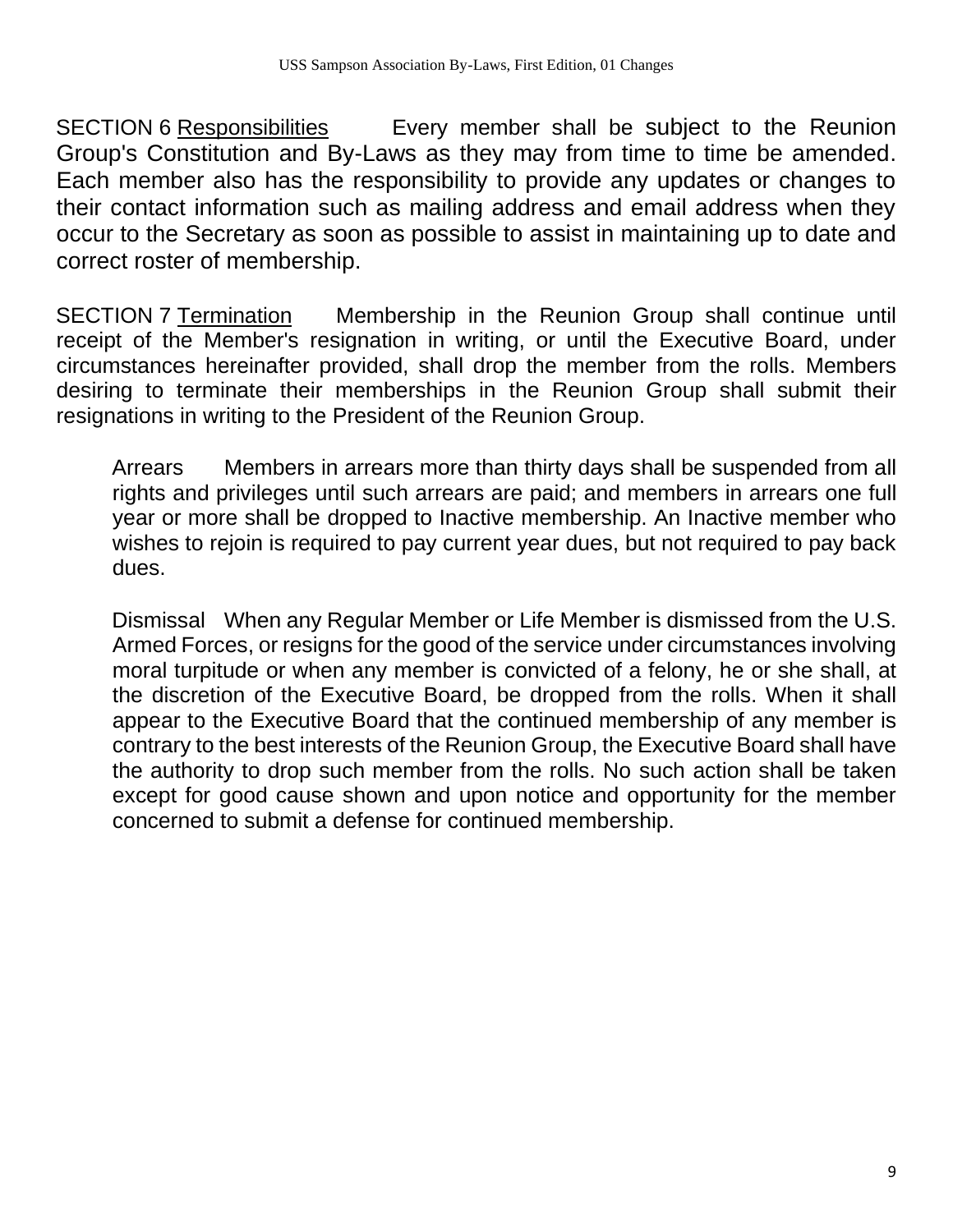## ARTICLE V REUNION GROUP MEETINGS

SECTION 1 Place of Meetings Meetings of the Reunion Group shall be held at the principle office of the Reunion Group or such other place as the Executive Board may elect. (Principle Office: Home/ office of the Secretary)

SECTION 2 Biennual Meetings The biennial meeting of members shall be held for the election of Officers and for the transaction of such other business as may properly come before the meeting. The meeting shall be held at the place selected by the members during the preceding biennial meeting, in the facility and on the dates arranged by the Reunion Committee. A Reunion Chairman and Committee should be appointed immediately for the next reunion.

Location Selection Normally the site of the next biennial meeting shall be determined by a majority vote of the voting members present at the current biennial meeting from a list of possible sites presented by the Executive Board. The list of possible sites presented by the Executive Board will be determined by suggestions from members at the current biennial meeting and from members at the previous biennial meeting. The list of possible sites may also include sites gathered by a timely Newsletter proxy. Any interested member regardless of category of membership may recommend a site.

SECTION 3 Special Meetings Meetings of the Executive Board may be called by the President or by any member of the Executive Board.

SECTION 4 Notice of Meetings Written notice or email stating the place, day, hour and for special meetings the purposes of the meeting shall be delivered to each member of the Reunion Group of record entitled by the President, Secretary or the Officer calling the meeting. If mailed, such notice shall be deemed to be delivered when deposited in the United States mail addressed to the member of the Reunion Group at their address as it appears on the books of the Reunion Group, with postage prepaid. If emailed the email transmission with no errors due to improper email address shall be deemed to be delivered to the member of the Reunion Group at their email address as it appears on the books of the Reunion Group. Waiver by a member of the Reunion Group of notice of a meeting in writing and signed by the member, whether before or after the time stated therein, shall be equivalent to the giving of such notice.

Attendance by a member of the Reunion Group at a meeting shall constitute a waiver of notice for such meeting, except where a member attends a meeting for the express purpose of objection to the transaction of any business because the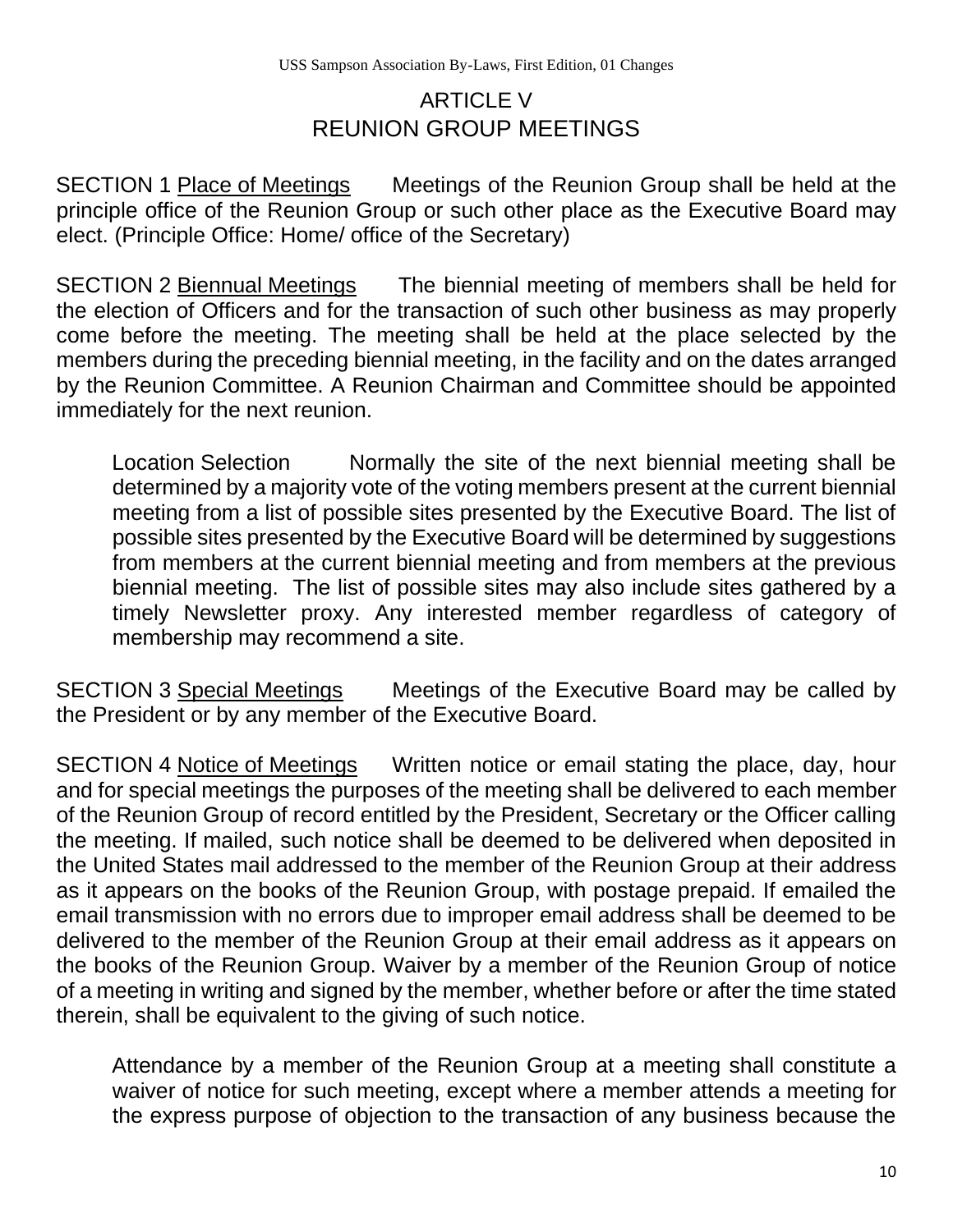meeting is not lawfully called or convened, and such member makes such fact known, writing, upon entering the meeting.

SECTION 5 Quorum Ten percent of the Regular and Life Members of the Reunion Group in good standing and entitled to vote shall constitute a quorum. The holders of less than a majority may adjourn a meeting to such time and place as they may decide. All actions shall require the vote of a majority of those present and voting.

SECTION 6 Right to Vote Each certificate of membership in the Reunion Group shall entitle the person registered as the holder thereof on the books of the Reunion Group to one vote. Members of the Reunion Group may vote in person.

SECTION 7 Order of Business at Meetings Meetings shall be conducted in accordance with Robert's Rules of Order.

Following is the recommended order of business to be observed for both Executive Board and general meetings.

Pre-opening: MAA closes bar, clears alcoholic beverages from meeting room and extinguish the Smoking Lamp.

Opening and welcome by President

Presentation of Colors and the Pledge of Allegiance lead by the MAA.

New members introduced and welcomed.

Minutes of last business and Executive Board meetings read by Secretary and recommended approval to be accepted by members.

Reports from Standing Committees Membership, By-Laws, Reunion, Editor, and Historian. Any recommendations are to be taken up under New Business.

Reading of Communications by Secretary.

Reading of financial report by the Treasurer, presentation of bills to be paid and acceptance of a motion to pay them.

A 10-minute recess if needed may be called by President.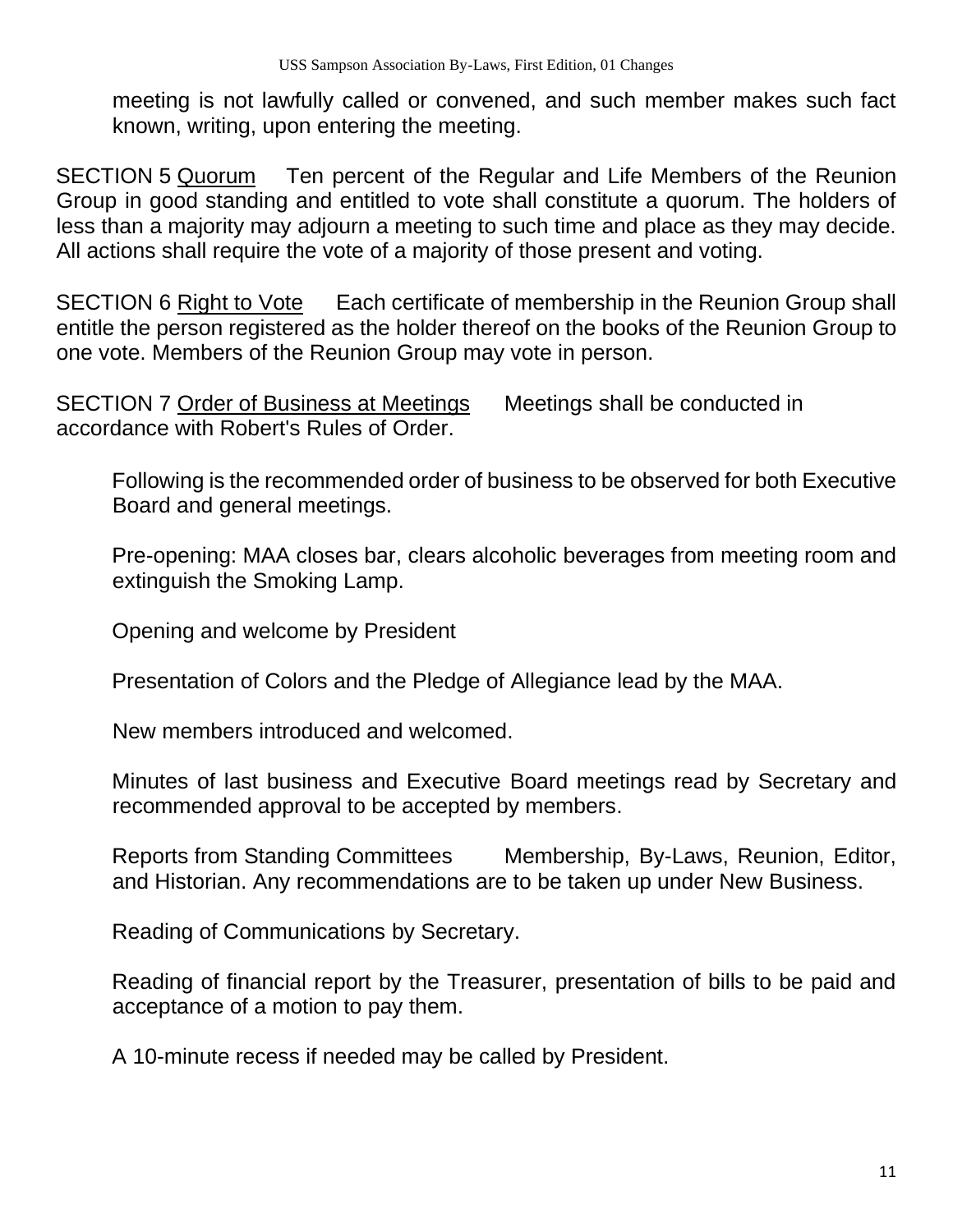Unfinished Business per list prepared by President and Secretary at Executive Board meeting earlier.

New Business may include, but is not limited to, recommendations from the Executive Board's earlier meeting, By-Laws, Membership, Newsletters. Discussion and Selection of the next biennial meeting place.

Once a reunion location is selected, a reunion chairman and committee shall be determined.

Location Selection Normally the site of the next biennial meeting shall be determined by a majority vote of the voting members present at that meeting from a list of possible sites presented by the Executive Board at the preceding biennial meeting. The list of possible sites for the consideration of the membership is to be determined by the Executive Board. Any interested member, regardless of category of membership may recommend a site.

Good of the Order

Retirement of Colors by the Master at Arms.

Adjournment by the President.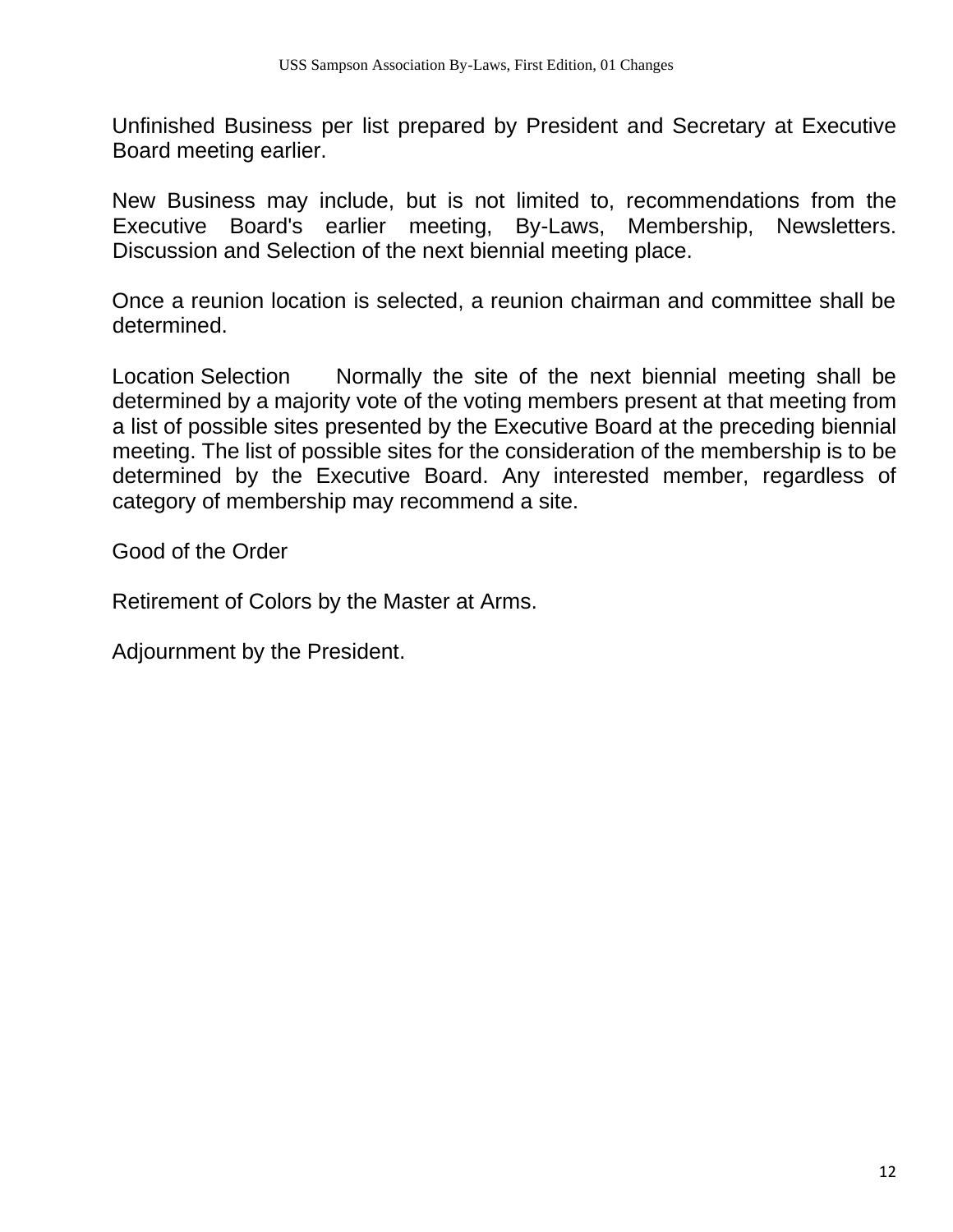#### ARTICLE VI DUTIES OF OFFICERS AND STANDING COMMITTEES

SECTION 1 The President The President shall preside at all meetings of the Executive Board and of the Reunion Group. He shall exercise and perform such other powers and duties as may properly belong to his office as may be assigned to him by the By-Laws or the Executive Board from time to time. If he or she is not present, the Vice President shall preside.

SECTION 2 The Vice President The Vice President shall perform all the duties of the President during his absence or disability and shall exercise and perform such other powers and duties as may properly belong to his office or as may be assigned to by the By-Laws or the Executive Board from time to time.

SECTION 3 The Secretary The Secretary shall attend all meetings of the Executive Board and of the Reunion Group and shall keep a true and complete record of the proceedings of such meetings in a book to be kept for this purpose. The Secretary shall have custody of the records and papers of the Executive Board and Reunion Group.

Membership Roster The Secretary shall receive all applications for new or renewal membership. He shall cause to be entered into the roster the names and personal data of all applicants and to forward to the Treasurer all monies received with the applications.

He shall cause this roster to be printed and distributed biennially to all Regular, Associate, Honorary and Life members of record. Updates and corrections to this roster are to be provided to the Newsletter Editor annually. The Secretary shall provide a current mailing list annually to the Newsletter Editor of all members eligible to receive the newsletter.

Certificates of Membership The Secretary shall cause to be prepared membership cards for each paid-up member, bearing the member's name, membership classification, and the date dues are paid up to. The Certificates are to be distributed at the current reunion registration and to be signed by the member and countersigned by Secretary at that time. Cards for non-attendees will be mailed out with the member's copy of Roster of Members immediately after the reunion.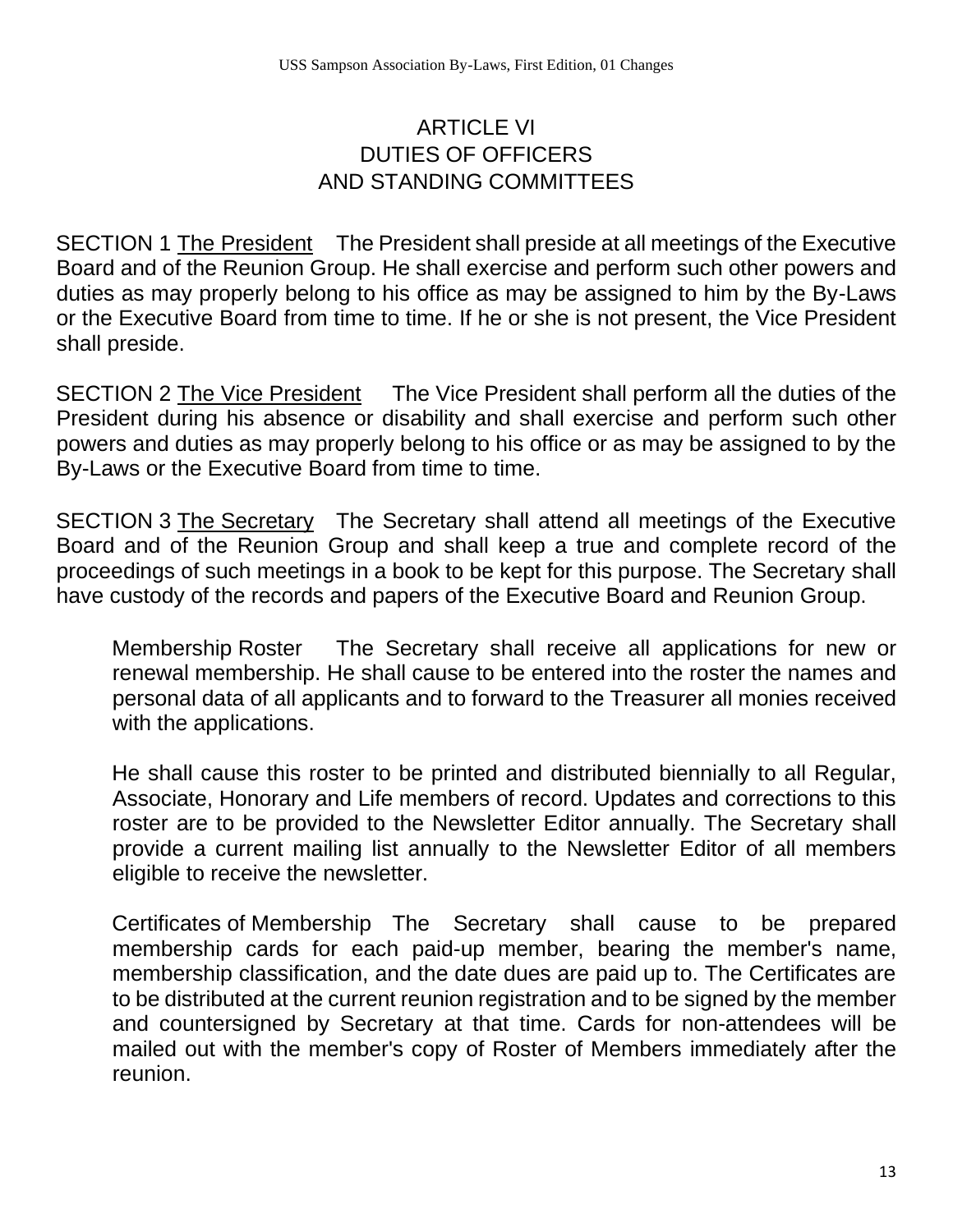Correspondence The Secretary shall initiate all correspondence on behalf of the Reunion Group. Other Officers who may occasionally initiate or reply to correspondence on behalf of the Reunion Group shall provide the Secretary with a copy of such correspondence.

Files The Secretary maintain and preserve the records of the Reunion Group in a Minutes Book, which is the permanent, record of all meetings and activities the Reunion Group.

Reimbursement All actual costs for paper, postage, printing, etc. shall be reimbursed upon submission of all receipts for expenses to the Treasurer.

SECTION 4 The Treasurer The Treasurer shall receive and disburse all funds on behalf of the Reunion Group. He shall maintain a set of financial records for the Reunion Group listing all receipts and disbursements of Reunion Group funds that will be subject to biannual audit. The Treasurer will provide a current financial statement annually to the Newsletter Editor for publication.

Books the Reunion Group The financial records of the Reunion Group shall be open to inspection by any member. The Reunion Group's accounts shall be audited in accordance with generally accepted accounting principles immediately prior to the regular biennial business and at such other times as the Executive Board may direct. The availability of the audited statement shall be announced in the Newsletter, and it shall promptly be sent at no charge to members requesting it.

Checks and Drafts Shall be prepared and signed by the Treasurer for routine operating expenses. The Board of Directors must approve extraordinary expenses, in excess of five hundred dollars (\$500.00).

Promissary Notes Officers of the Reunion Group are not authorized to sign promissory notes encumbering the Reunion Group.

Conveyances, Leases, Etc. Officers of the Reunion Group are not authorized to sign any document that may encumber the Reunion Group.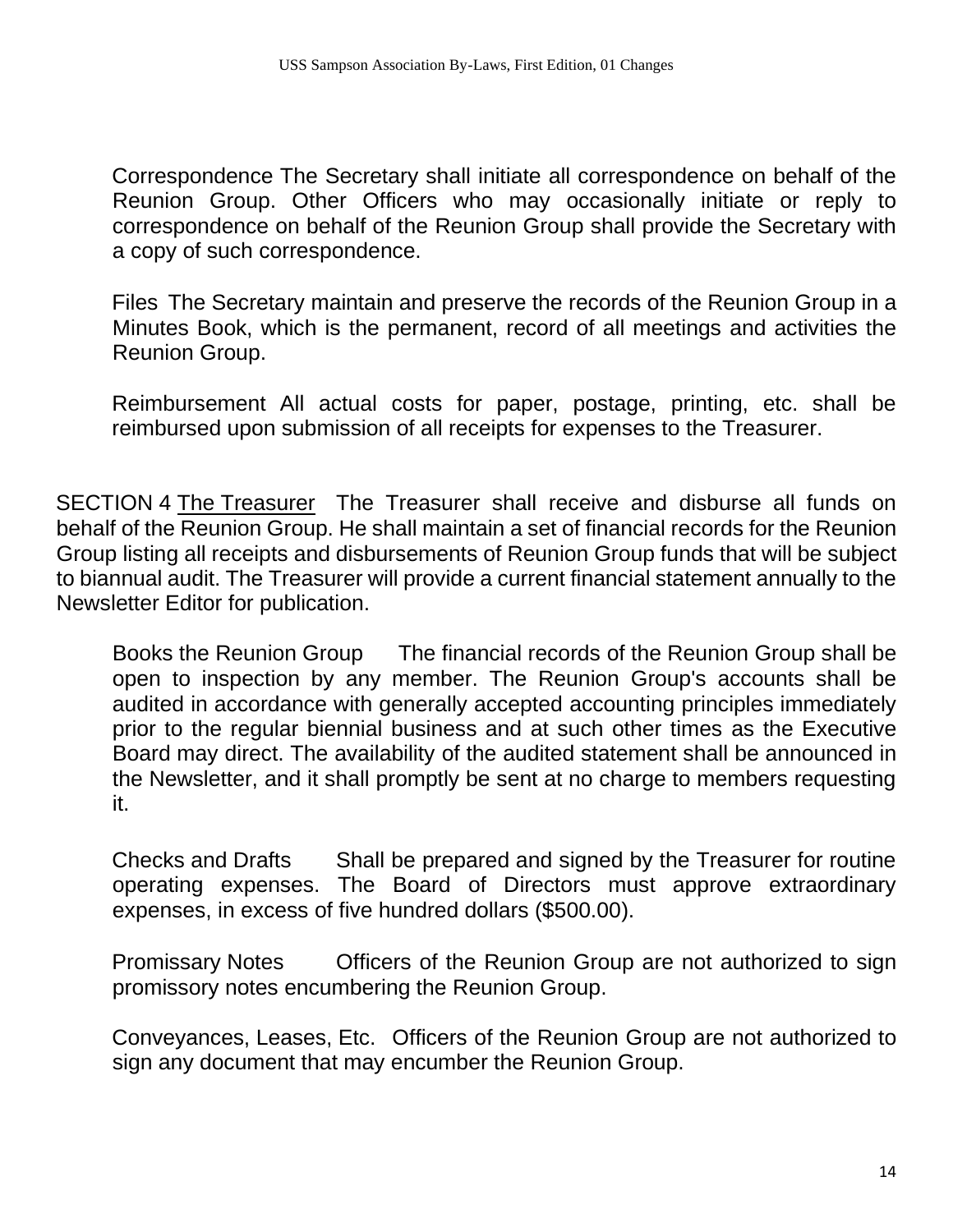SECTION 5 The Reunion Chairman When appointed, the Reunion Chairman for the next biennial reunion shall form a committee to assist him in locating facilities in or near to the next reunion location.

Facilities The Reunion Chairman is empowered to seek out a facility that will be able to accommodate the anticipated number of members and their guests and provide meeting space, hospitality room, and banquet facilities in an acceptable price range. He is empowered to negotiate terms for rental of the facility and to determine room rates and banquet fees. He shall establish the firm dates of the reunion in coordination with the facility manager. The Reunion Chairman is responsible for reporting results of his search and negotiations to the Executive Board no later than December 31<sup>st</sup> of the current year. If possible, the Reunion Chairman should provide primary and alternate accommodation and activity packages to the Executive Board.

Activities The Reunion Chairman and committee shall arrange for appropriate activities including, but not limited to business meeting, banquet, sightseeing tour packages, list of local points of interest and dining places, visits to local Naval Activities including arrangements for a memorial service for deceased members of the Reunion Group. He will not obligate the Reunion Group financially without prior approval of the Executive Board.

Notification Initially supply the dates and lodging information to the Newsletter Editor for publication to the Reunion Group for the purpose of members holding these dates open. As soon as available send tentative plan of the day and reservation form to Newsletter Editor for publication to the Reunion Group.

SECTION 6 The Membership Chairman The Membership Chairman, in coordination with the Secretary, shall conduct an ongoing search for former Sampson sailors and continuing efforts to restore Inactive Members to Regular or Associate membership.

Resources:The Membership Chairman should develop a contact list of veteran's organizations that will publish notices of reunions. He should search the Internet for sites that perform similar services. He should conduct telephone directory searches and review E-mail address lists available to PC users. This list is not an inclusive, nor should the Membership Chairman feel constrained to use only these resources. The Membership Chairman is encouraged to make contact with other DDG Reunion Groups for the purpose of expanding our contacts.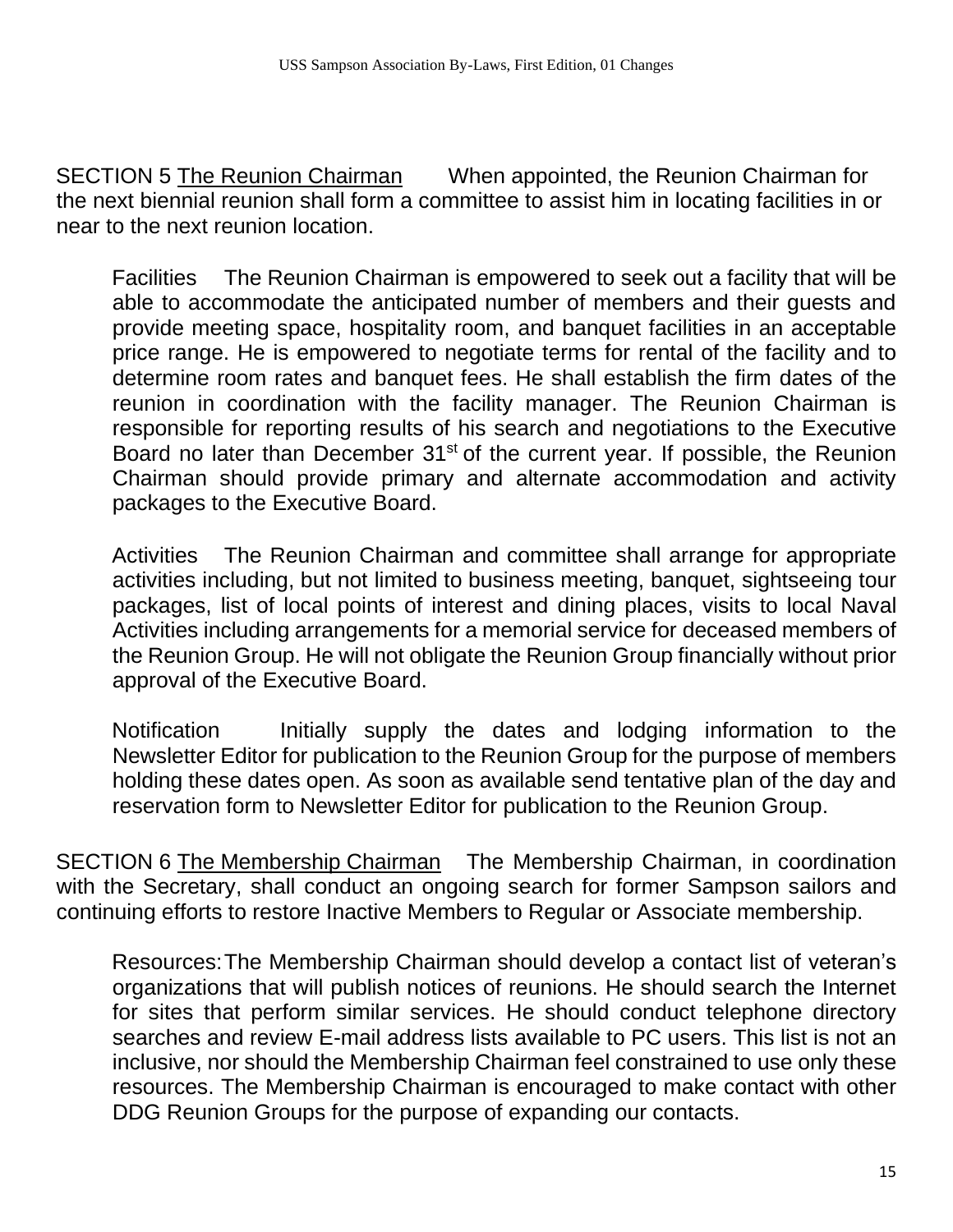Reimburstment: All actual costs for postage, post cards, etc. shall be reimbursed upon submission of all receipts for expenses to the Treasurer.

SECTION 7 The By-Laws Chairman The By-Laws Chairman will collect recommendations for changes to the By-Laws from all interested members and presents the recommendations to the Executive Board for review and publishing in the Newsletter. All recommendations are to be read and voted on at the regular biennial meeting. The By-Laws Chairman shall cause all approved changes to be included in revision of the By-Laws. A copy of the revised By-Laws is to be distributed by email, or printed form when necessary, to Honorary, Life and Regular Members prior to said changes taking effect.

SECTION 8 The Newsletter Editor The Newsletter Editor shall collect articles of interest to Reunion Group members from Offices and Chairmen of committees and from any interested parties. Annually, he shall compile these articles into a newsletter and he will email this newsletter to a list of all Regular, Honorary and Life Members as provided by the Secretary. He will print and send copies when necessary.

Reimbursement: All actual costs for paper, postage, printing, etc. shall be reimbursed upon submission of all receipts for expenses to the Treasurer.

SECTION 9 The Historian The Historian shall maintain permanent scrapbook of photos, memorabilia, etc. from prior meetings of the Reunion Group and any donated items relating to a member's service in Sampson.

SECTION 10 Master-at-arms The MAA shall be responsible for display and presentation of Colors at all meetings. The MAA shall assist the Officers of the Executive Board in maintaining good order and discipline at all meetings of the Reunion Group. He shall assist the tour guides in boarding members and guests on tour busses.

SECTION 11 Member at Large Members at Large do not have a specific list of duties. Rather they serve the board's strategic needs as determined by the president at any given time. Members-at-large may have various responsibilities and projects – short or long-term – during their elected two-year term.

SECTION 12 Delegation of Authority In case of absence of any officer or for any other reason the Executive Board may deem sufficient, the Board may delegate the duties of such officer to any other officer or member present.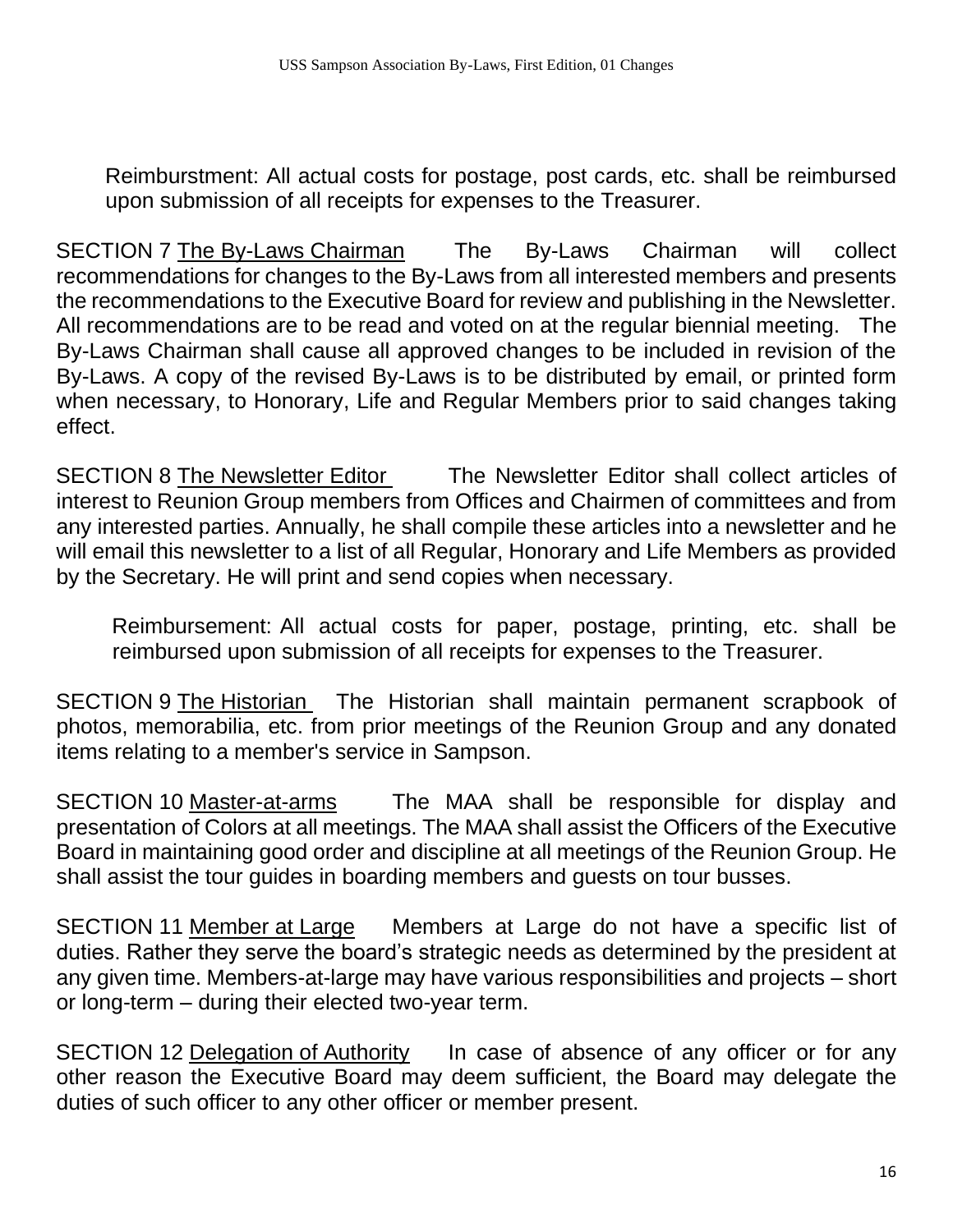SECT10N 13 Compensation of Officers No officer of the Reunion Group shall be compensated for performing his assigned duties.

#### ARTICLE VII AMENDMENTS

SECTION 1 Amendments Proposed amendments to or changes in the Constitution and By-Laws must be submitted to the By-Laws Chairman and have the approval of, the Executive Board and shall be circulated among the members entitled to vote at least thirty days before the proposed change to be voted upon. Each Regular and Life member in good standing shall be furnished a ballot on which to record his or her vote. No amendment shall become effective until the approved change has been published in the Newsletter.

#### ARTICLE VIII LIMITATIONS

SECTION 1 Limitations Motwithstanding any other provision in this Constitution and By-Laws, the Reunion Group's objectives are limited to and shall include only charitable, fraternal and educational purposes within the meaning of those terms as used in section 501 (c) (3) of the Internal Revenue Code or the corresponding section of any future federal tax code, and all references to the objectives of the Reunion Group shall be construed to include such limitation. The Reunion Group shall not, except to an insubstantial degree, engage in any activities or exercise any powers that are not in furtherance of the objectives of the Reunion Group as so limited.